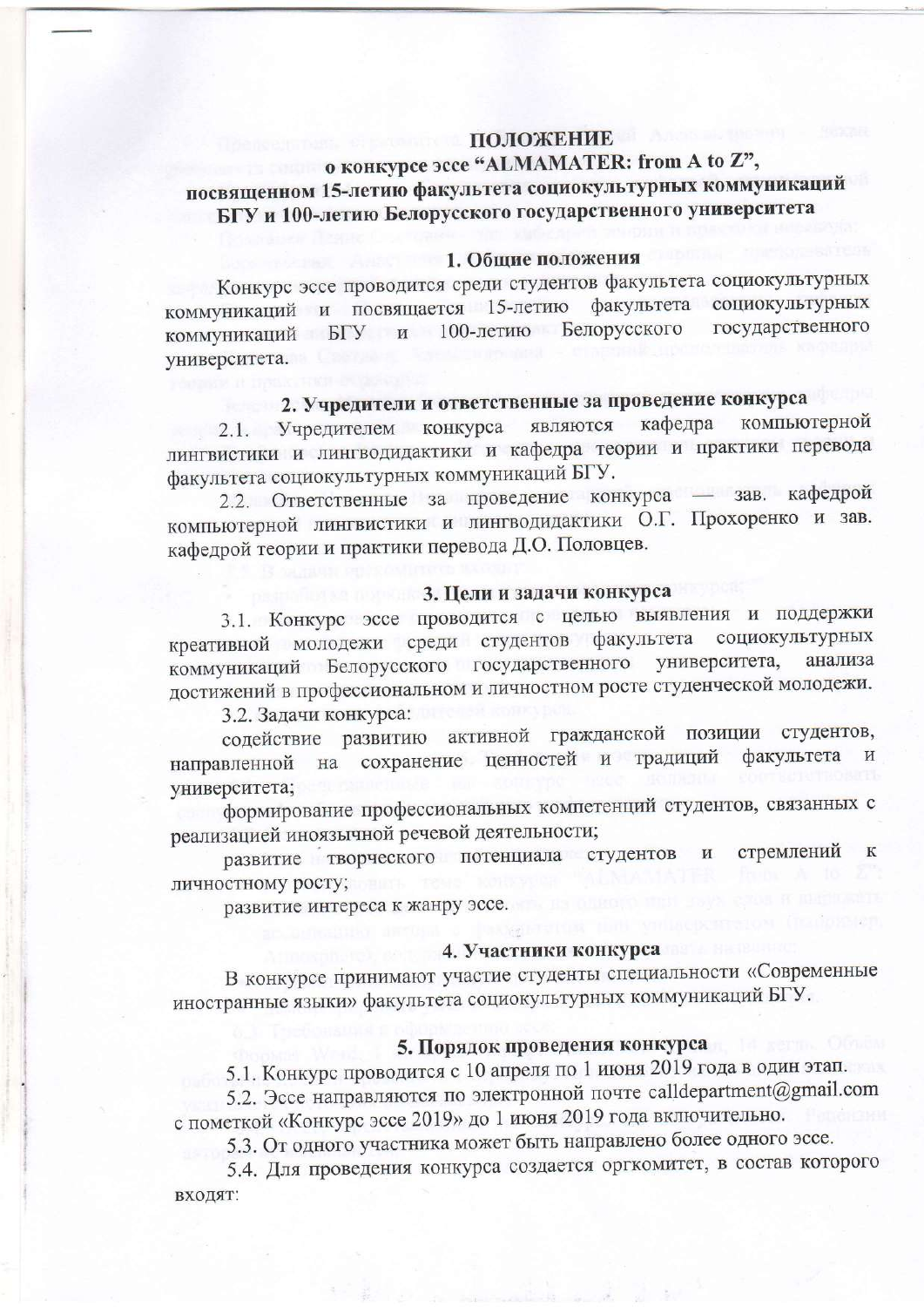Председатель огркомитета - Важник Сергей Александрович - декан факультета социокультурных коммуникаций;

Прохоренко Олеся Геннадьевна - зав. кафедрой компьютерной лингвистики и лингводидактики;

Половцев Денис Олегович - зав. кафедрой теории и практики перевода;

Боричевская Анастасия Александровна - старший преподаватель кафедры компьютерной лингвистики и лингводидактики;

преподаватель кафедры Станиславовна Ольга Гончаренко компьютерной лингвистики и лингводидактики;

Давыдова Светлана Александровна - старший преподаватель кафедры теории и практики перевода;

Зелезинская Наталья Станиславовна - старший преподаватель кафедры теории и практики перевода;

Стефановская Екатерина Игоревна - преподаватель кафедры теории и практики перевода;

Ушакова Наталья Витальевна - старший преподаватель кафедры компьютерной лингвистики и лингводидактики.

5.5. В задачи оргкомитета входит:

- разработка порядка и процедуры проведения конкурса;
- информирование студентов о проведении конкурса;
- осуществление функций жюри конкурса;
- подготовка протокола по итогам конкурса;
- подведение итогов конкурса;
- награждение победителей конкурса.

#### 6. Требования к эссе

Представленные на конкурс эссе должны соответствовать  $6.1.$ следующим требованиям к содержанию и оформлению.

6.2. Эссе должно:

- быть написано на английском языке;
- соответствовать теме конкурса "ALMAMATER: from A to Z": название эссе должно состоять из одного или двух слов и выражать ассоциацию автора с факультетом или университетом (например, Atmosphere), содержание эссе должно раскрывать название;
- отражать индивидуальную позицию автора;
- демонстрировать умение автора обосновывать свои суждения.

6.3. Требования к оформлению эссе:

Формат Word, 1 интервал, шрифт Times New Roman, 14 кегль. Объём работы не должен превышать 1 страницу. При использовании цитат в сносках указывается источник высказывания.

6.4. Эссе, представленные на конкурс, не возвращаются. Рецензии авторам не высылаются.